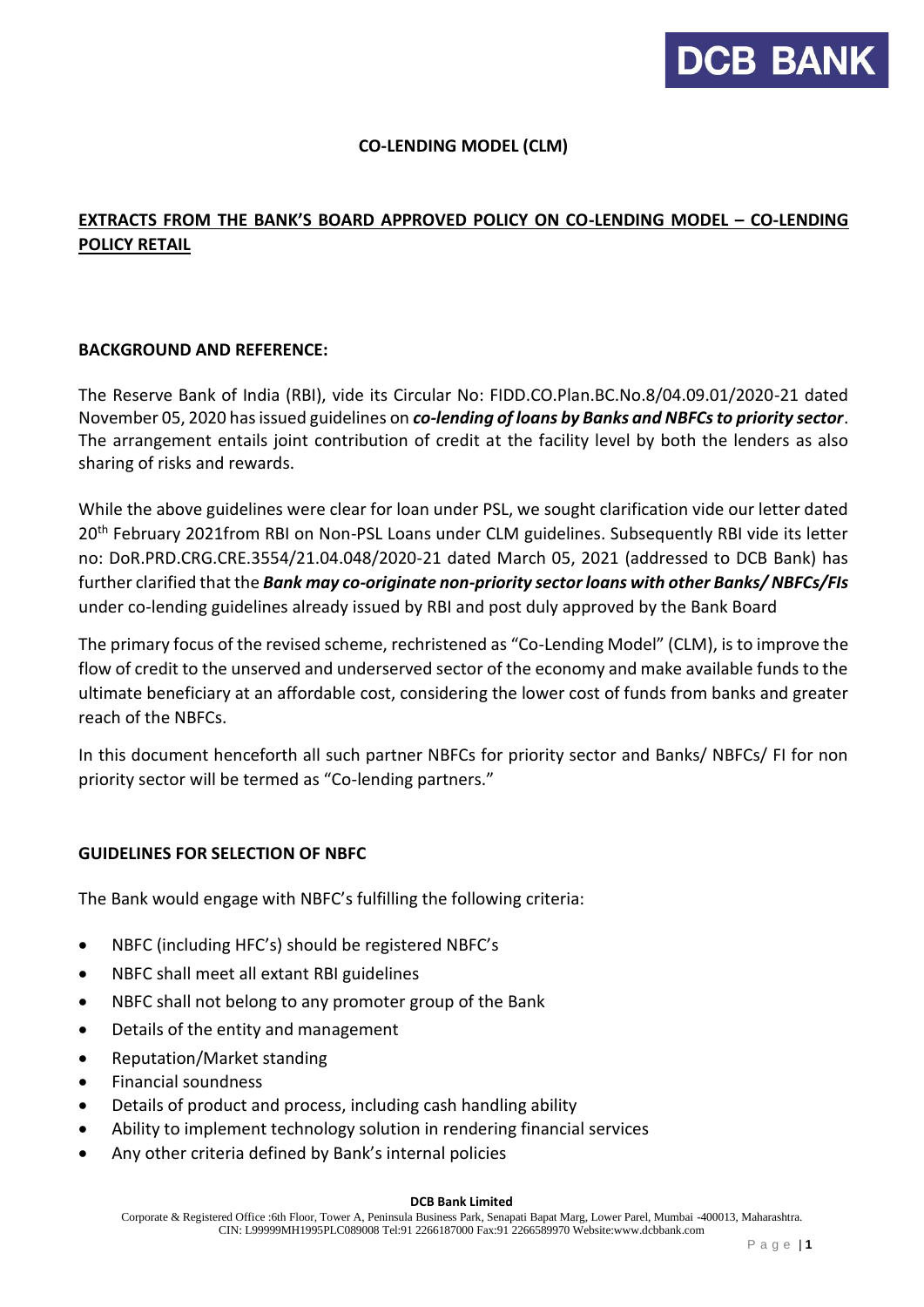#### **INDIVIDUAL PRODUCT GUIDELINES**

The Bank has individual product policies covering the nuances of the concerned individual products, the co-lending policy for the respective products will be covered in detail under respective product policies.

#### **CO-LENDING PARTNERS**

The Priority Sector Lending (PSL) classification is being done in accordance to the norms specified by RBI vide its master circular No: FIDD.CO.Plan.BC.No.8/04.09.01/2020-21 dated November 05, 2020 has issued guidelines on *co-lending of loans by Banks and NBFCs to priority sector*. Subsequently RBI vide its letter no: DoR.PRD.CRG.CRE.3554/21.04.048/2020-21 dated March 05, 2021 (addressed to DCB Bank) has further clarified that the *Bank may co-originate non-priority sector loans with other Banks/ NBFCs/ FIs* under co-lending guidelines already issued by RBI and post duly approved by the Bank Board

The banks can claim priority sector status in respect of their share of credit while engaging in the CLM adhering to the specified conditions.

The purpose of this note is to lay down the Co-Lending Policy and guidelines which has to be followed by DCB Bank Limited for the appointment and operations of co-lending partners as per the business objectives.

#### **ESSENTIAL FEATURES OF CO-LENDING MODEL BETWEEN BANK AND CO-LENDING PARTNERS**

#### **A. Scope**

The Master Agreement entered into by the Bank and co-lending partners for implementing the CLM should provide either for the Bank to mandatorily take their share of the individual loans as originated by the co-lending partners in their books or retain the discretion to reject certain loans subject to its due diligence.

The co-lending partners should be the single point of interface for the customers and shall enter into a loan agreement with the borrower, which shall clearly contain the features of the partnership and the roles and responsibilities of co-lending partners and Bank. All the details of the partnership should be disclosed to the customers upfront and their explicit consent shall be taken.

#### **B. Customer related aspects**

1. The co-lending partners shall be the single point of interface for the customers and shall enter into a loan agreement with the borrower, which shall clearly contain the features of the partnership.

2. The extant guidelines relating to customer service and fair practices code and the obligations enjoined upon the Bank and co-lending partners therein shall be applicable mutatis mutandis in respect of loans given under the partnership.

3. The co-lenders will establish a framework for monitoring and recovery of the loan, as mutually agreed upon.

4. With regard to grievance redressal, the co-lenders will resolve any complaint registered by a borrower and share the details with the co-lending partners. In case the complaint is not resolved

#### **DCB Bank Limited**